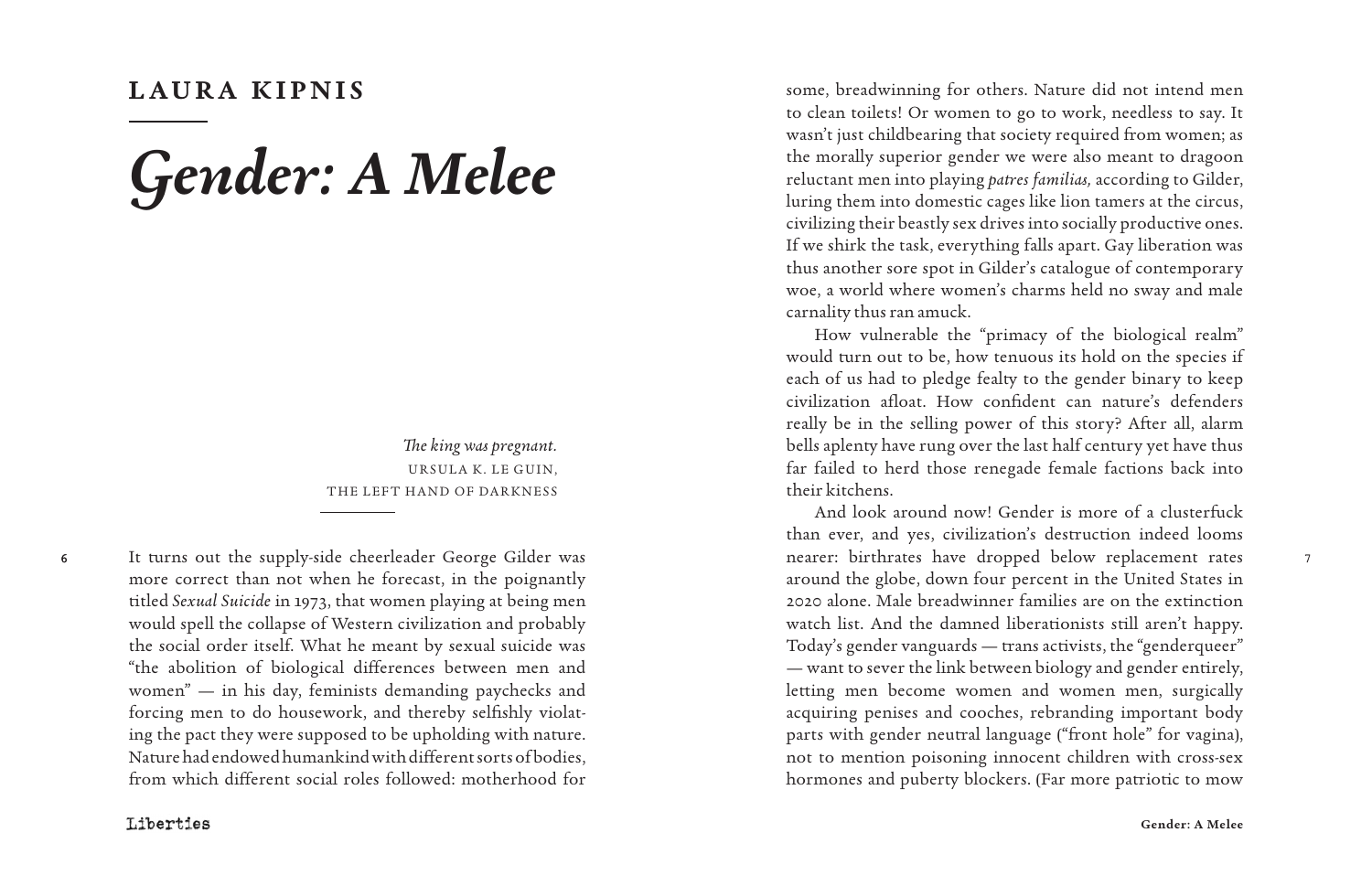them down with assault weapons, at least according to the child welfare experts of the GOP.) Some members of the younger generation want to abolish gender entirely, demanding the whole English language be revised to accommodate them and their impossible-to-remember pronoun preferences.

Where gender distinctions blur, monsters seem to lurk, like those snarling creatures at the edge of the world on sixteenth-century maps warning sailors away from the abyss. I was thinking about the monster problem recently while reading an interesting history tracing the relation between the invention of endocrinology and the growing demand for gender reassignment treatments. Called *Changing Sex: Transsexualism, Technology, and the Ides of Gender,* from 1995, it opens with the author, Bernice L. Hausman, a mostly lucid writer, confessing in the book's preface that she'd been pregnant while revising the manuscript, and was "perhaps one of few expectant mothers who worry they will give birth to a hermaphrodite." I was therefore not surprised when the book takes an anxious anti-trans swerve in its epilogue, though prior chapters provide fascinating facts about the discovery of glandular therapies in the late nineteenth century. This includes the story of a researcher named Charles-Édouard Brown-Séquard, who in 1889 found, by injecting himself with canine (or possibly monkey) testicular tissue, that what would later be called testosterone had sexually rejuvenating effects in men. Thousands of men were soon arranging to have themselves likewise injected, though whatever rejuvenation followed was later thought to be a placebo effect — the testes don't actually store testosterone, it turns out.

If commentators as disparate as Gilder and Hausman are, in their different ways, a little panicky about the gender system collapsing, if both envision nature-defying creatures

Liberties

8

(feminists, hermaphrodites) snapping at them from the abyss, then we're in the realm of what the fairy tale expert Marina Warner calls the monstrous imagination. Aroused by scenes of chaos and emergence, it mirrors our lack of understanding back to us in the form of menacing hybrids, typically depicted as scary inhabitants of dark underworlds. Among the chaotic emergent things no one much understands (especially these days) is gender, despite everyone supposedly having one. Yet what is it, where does it come from? Certainties abound, yet somehow they keep changing. With Western civilization itself a rickety boat navigating these tumultuous waters, perpetually about to sail over the edge into some posthuman future, no wonder the conversation gets a little shrill.

Revolutions are threatening, and what Hausman calls the "new forms of being human" that emerged in the twentieth century *were* revolutionary, especially once "hormones" so named in 1905 — were extracted (from glands) and then synthesized, leading eventually to new possibilities in gender reassignment procedures. Oddly — though maybe this is just the usual blinkers of an academic with nose pressed to his own research subject (in this case, transsexualism) — Hausman fails to mention that the ability to synthetize hormones also led to the development of birth control pills, first marketed in the United States in 1960, which prevent ovulation in women. It strikes me as weird that Hausman doesn't see that far more widely implemented gender-altering technology as part of the same story, also ushering in new ways of "being human" for roughly a hundred million women worldwide. (Estrogen both figures in hormonal contraception and feminizes men who wish to change sex.) Maybe her pregnancy made her less attuned to this aspect of the narrative, but it's hard to think of anything more consequential for natal females than the ability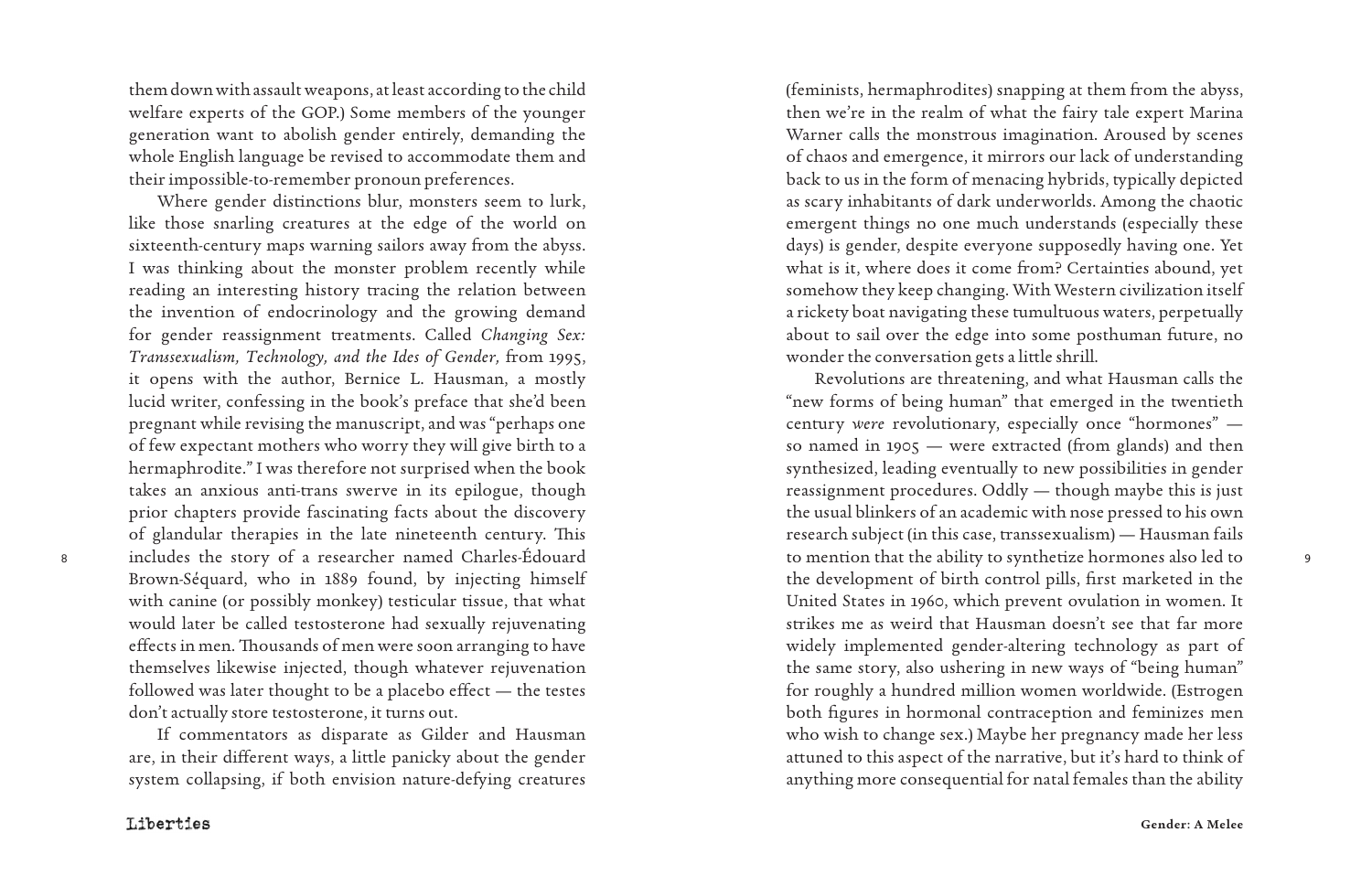to effectively control fertility, which radically contested the existing gender regime, not to mention fundamentally transforming the experience of heterosexual sex. (See under: Sexual Revolution, The.)

But how did the old regime manage to uphold itself in the first place when it disadvantaged so many? Conservatives will tell you that gender comes from nature and sits firmly on top of biological sex; these sexual differences are imagined to be binary. But this binary was always rather imaginary the incidence of intersex babies was always higher than was generally acknowledged. Doctors made capricious medical decisions and interventions to assign those babies to one sex or the other, precisely because gender ideology dictated that binary gender had to be preserved. (Apparently intersexed babies are as common as red hair.)

10 of the big guns) — suppressing wages and cutting taxes for the the the state why has the traditional gender order lost so many adherents to 11 In other words, a certain bad faith seems to come with this territory, by which I mean a refusal to know what you know. Look at Gilder, famous for touting the very economic policies which crushed the single-paycheck family that *Sexual Suicide* was trying to corral America back into. The signature program of these guys (the *Bell Curve* author Charles Murray was another rich, shifting income shares from workers to capital — was a program so successful we're still living with the consequences. Everyone's seen the stats about upward redistribution of wealth in the last half century, and the gap keeps widening. As Gilder must know, it wasn't feminism that catapulted women into the labor market in the 1970s, it was stagnant male wages, post-in dustrialism, and the expansion of the service sector; and then came the economic hits of Reaganomics. When labor was winning, as it had been before 1973 (a bad year, between an oil crisis and a recession), a middle-class household *could* survive on

one income, not the two or more that are now the norm for vast swathes of the country, often sans benefits.

But why not finger-point at feminists, those sexual gargoyles, chewing up men and spitting them out, though between the union busting and the job exports, capitalists were doing a lot more chewing and spitting than women ever managed, not that we wouldn't have enjoyed it. Oh, and the declining birthrates? The majority of those recently surveyed in the United States cite childcare costs as the foremost reason not to procreate, along with climate change, another of free market capitalism's great accomplishments. (France, the EU country with the highest birthrate, also funds eighty percent of childcare.) Obviously blaming women, homosexuals, and pornographers for macroeconomic shifts is a better yarn. Behind the monstering process lies an appetite for thrilling perversity, Marina Warner observes, for "lurid scenes of other people's sins" — titillating even while they purport to condemn. (Speaking of titillation: along with feminists Gilder has a peculiar animus about sexologists, who come up frequently, though they can, admittedly, be creepy.)

What if we were to put it as a question instead of an answer: why *has* the traditional gender order lost so many adherents these days? A less hysterical version of Gilder's laments may be found in Francis Fukuyama's account in *The Great Disrup tion:* in his telling, late capitalism no longer required gender differentiation for the technology and knowledge-based jobs that a post-industrial economy needed to fill. Women didn't suddenly rise up and demand economic independence — Fukuyama goes so far as to call feminism an epiphenomenon of the information society, a symptom of social disruption and not its driver. The explosion of late twentieth-century liberation movements — the sexual revolution, second wave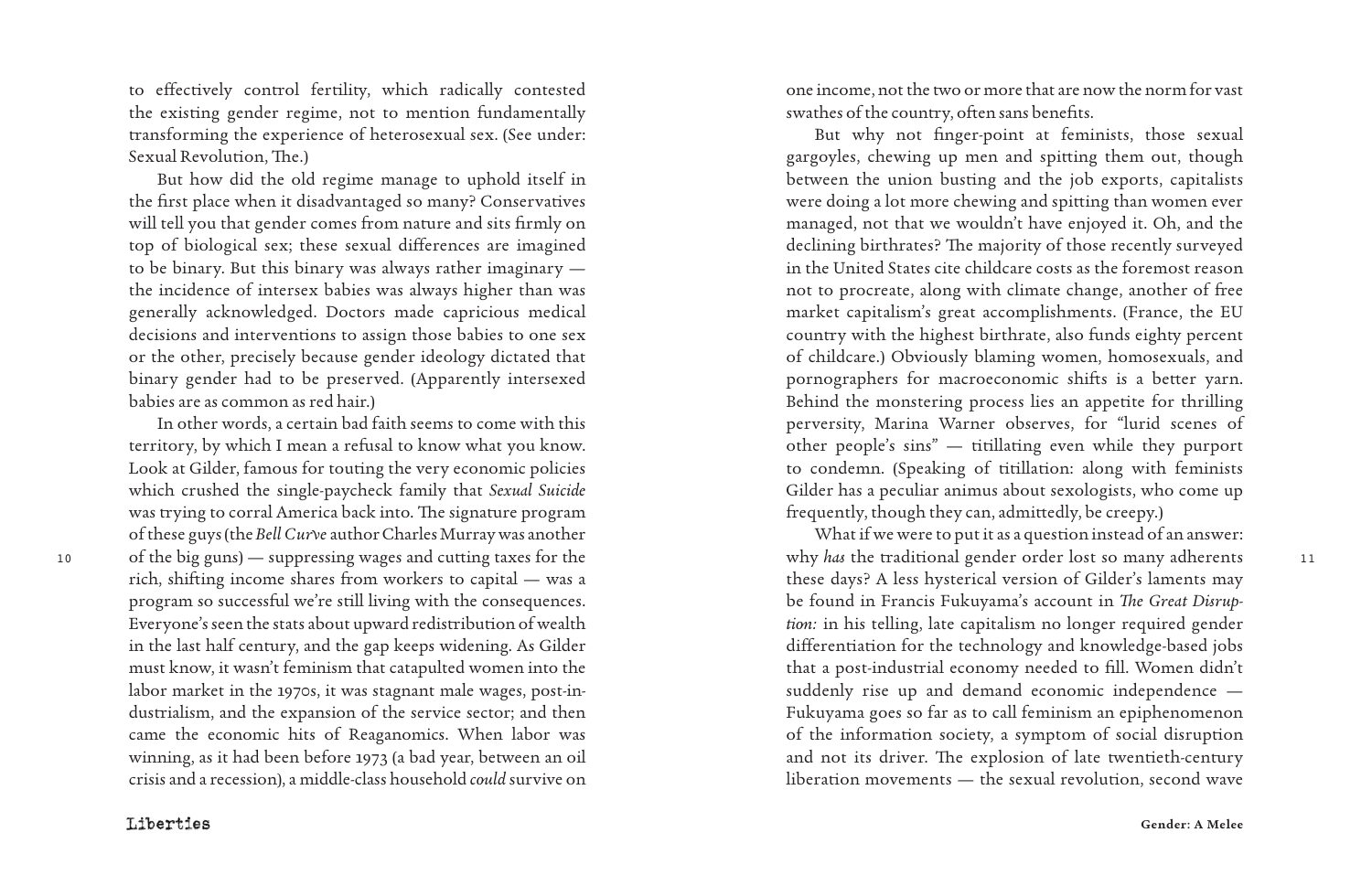feminism, gay liberation — that freed individuals from the tethers of traditional norms and morals were likewise sparked by the transition to a post-industrial society.

Capitalism smashes things while ushering into existence all sorts of new human freedoms. (Economic equality unfortunately not among them). If the male-female binary is losing its grip on the human psyche as a social organizing principle, and the premise that gender roles are rooted in nature has been crumbling for the last century, the causes are obviously multiple: an increasing focus on personal fulfillment, the decline of patriarchal authority that accompanied men's declining economic fortunes and women's economic independence, and resulting changes in the family structure. Or go back further: as Eli Zaretsky points out in *Capitalism, The Family, and Personal Life*, the gender order has been breaking down since Freud unwittingly hastened its demise by undoing the "knot that tied the sexual instincts to the difference between the sexes."

My point is that maybe feminism and transgenderism

sexuality regime "to a new and different regime that has yet

aren't separate stories. Maybe the rising reports of gender dysphoria and plummeting birth rates aren't separate stories into normative categories but were herded in by threat and force, and who are increasingly breaking loose. Because yes, the old structures are ever more enfeebled, unable to demand fealty. Conformity to their dictates is waning. For some that spells catastrophe, for others it's a circus of possibility. Paul B. Preciado, author of *Countersexual Manifesto* and *Testo Junkie*, billed by *Vice* as a "punk trans philosopher," says that "we're transitioning from being a society which is organized by sexual difference." We're moving from a binary gender and

to be named. "In other words: if endocrinology makes bodies malleable, and families instill (slightly) less repression this century than in previous ones, why not explore those possibilities instead of bemoaning the situation? Preciado suggests regarding gender disobedience as a model for social transformation. Why not start implementing "A Day Without Gender" in schools, hospitals, homes, museums and see what happens?

Gilder obviously wasn't wrong that paychecks and the sexual revolution gave women more access to what had traditionally been male prerogatives. (As to whether these were or are "freedoms" is a more complicated discussion.) But the question that Gilder and followers never get around to is this: if capitalism no longer requires gender differences (and soon will barely require workers at all, except for really shitty or "public-facing" jobs), why is it up to the rest of us to keep upholding these differences? What's in it for us?

12 either. There have always been people who did not fit easily liberationists (trans activists, "enbys," intersectionalists) the 13 That the snarling creatures at the edge of the gender abyss were once feminists now sounds quaint, since for today's gender liberationists (trans activists, "enbys," intersectionalists) the feminists are toothless and mainstream, also complicit in monstrous historical crimes. At least four books with "white feminism" in the title were published in 2021 alone; the term is not used with approbation. In the updated version of the story, white women are the ones responsible for electing Donald Trump — even those who voted or worked for Bernie — and will forever be saddled with the humiliating label "Karen" as payback.

> In another twist, weirdly it's now feminists — well, a certain breed of feminist, mostly the dreaded white ones —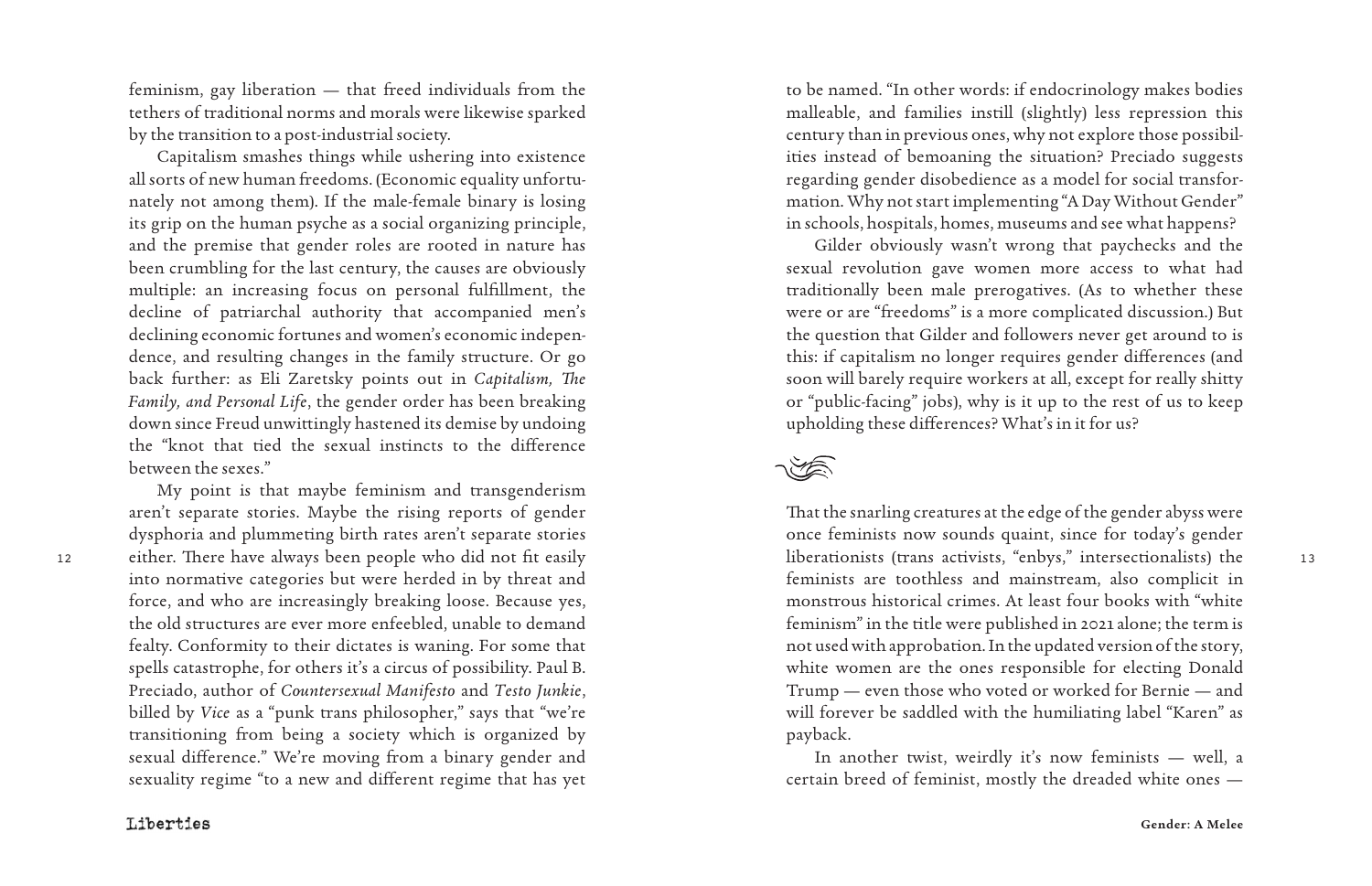wielding the "nature" card, demanding that the old binaries be kowtowed to, otherwise monsters will get us. In Gilder's iconography of gender catastrophe, the monsters were women in pants; in the updated version they're wearing skirts, but disaster still beckons. J.K Rowling has been mounting alarms about the monsters in skirts — that is, trans women (assigned male at birth but who identify and live as women), who are supposedly haunting women's bathrooms and changing rooms, intent on sexually assaulting natal females. None of this has been great for her brand, but she seems undaunted. Among Rowling's fears are that if gender self-identification laws go into effect in the United Kingdom, trans people will be allowed to change the gender on their birth certificates without going through the previous gauntlet of psychiatric diagnosis and permission, and then any man who says he identifies as a woman would be able to get a Gender Recogni tion Certificate and state sanctioned access to gender-segre gated facilities.

To inject a bit of reality into this anxious morass, the fact is that no one is stationed at the changing room entrances and public bathrooms checking birth or gender certificates now, people out of non-state-run segregated spaces? There are, to be sure, no shortage of vigorous informal policing mechanisms not infrequently inflicted on trans people who don't sufficiently pass muster (are "clocked" as the wrong sex) in civic spaces, gender-segregated and not. Among the pernicious things about Rowling's statements is the likelihood of them empowering other women to make scenes when in proximity to anyone whose gender presentation is not to their standards, people who just needed somewhere to urinate when out for the day.

In a statement articulating these anxieties, Rowling revealed that she was herself a survivor of domestic abuse and sexual assault, citing this history as a reason for opposing gender reforms. She regards herself as a vulnerable party in the emerging gender order. Yet she doesn't appear to have been assaulted by a trans woman or a man masquerading as a woman. Then why shift responsibility for male violence against women onto trans people who, it is widely acknowl edged, are disproportionately victims of violence and harass ment themselves, especially when forced into facilities that don't align with their chosen gender? Rowling did acknowl edge that the majority of trans-identified people pose no threat to anyone, yet the gender self-recognition movement was still "offering cover to predators like few before it."

14 15 so how would banning gender self-identification keep trans Are there really legions of roving trans women predators out there attacking other women, aside from "problematic" Brian De Palma homages to Hitchcock? (*Dressed to Kill* is the *locus classicus* — spoiler alert: the psychiatrist did it.) Like Rowling, the feminist philosopher Kathleen Stock seems to think so. Until recently a professor at University of Sussex, Stock voluntarily resigned her post in 2021 saying that she had been subject to bullying and harassment because of her views on transgender identity, and indeed, there had been a student campaign calling for her dismissal. Even her receipt of an OBE — Officer of the Order of the British Empire — was protested by over six hundred fellow philosophers, though a counter petition signed by two hundred philosophers supported her, or at least supported her academic freedom to say what she wanted about gender.

> Reading Stock's essay, "Ignoring Differences Between Men and Women is the Wrong Way to Address Gender Dysphoria," from 2019, it's easy to see why she is controversial. Things start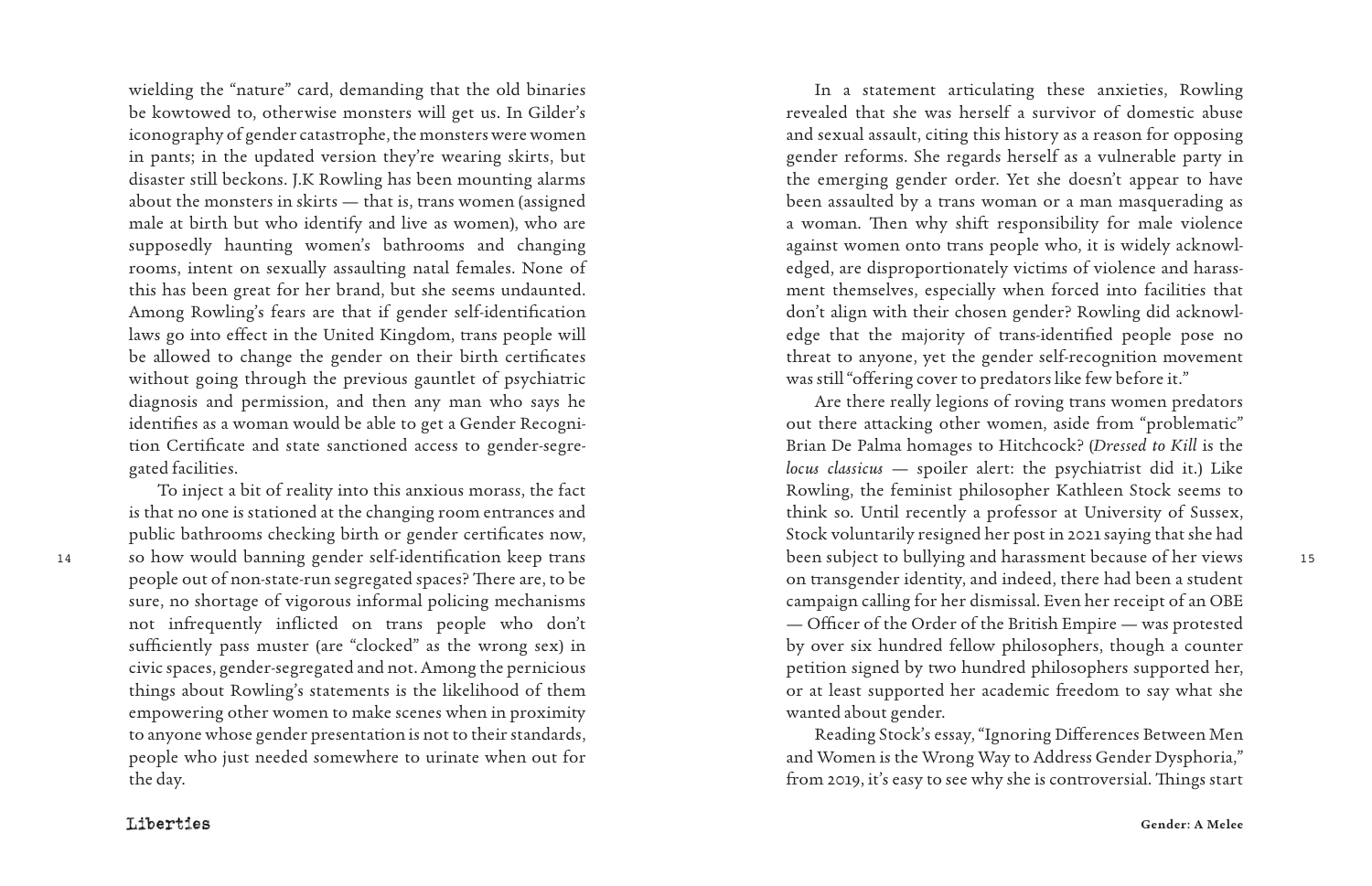out reasonably enough, with Stock delineating the difference between what she calls "sex eliminationists" — those who argue there's no difference between biological women and trans women because biological sex isn't a meaningful category — and "gender eliminationists," who hold that distinctions between men and women aren't meaningful, and we should treat all humans the same. From there things become, to my mind, exceedingly fuzzy. Stock argues that because "there will always be some social stereotypes about the sexes that remain programmed in our minds, if only because they correspond to statistically recurrent empirical truths about biological men and women," then the most we can reasonably hope for, when it comes to damaging social stereotypes, is to be "gender critical" — "consciously critical of the particularly damaging social stereotypes we collectively uphold, aiming to replace them over time with better and more socially useful ones."

This slides rather fast from social stereotypes to empirical truths. I find myself wondering how Stock, a lesbian active in LGB organizations, can speak so confidently about the empirical realities of gender, while mysteriously oblivious about how recently so-called experts defined a reality in which homosex uality was a pathology — psychological in origin and thus, notoriously, "fixable." Or one where women were unsuited to the professions. Nothing is less stable (or empirical) than social stereotypes about gender, as anyone who reads a work of history or anthropology knows. The traits associated with one or another gender bounce around and reverse over the centuries and between cultures: sometimes men are the more sentimental ones, elsewhere women; men are the lustier ones, no actually it's women (amoral and multi-orgasmic); and so on.

Where I have some sympathy for Rowling and Stock is that the political interests of sexual minorities (gay people),

gender minorities (trans people), and feminists (Stock and Rowling are both speaking as feminists) do not always align. While you might be a trans lesbian-feminist, some trans-iden tified people are also quite attached to the kinds of binary gender distinctions that some feminists would like to abolish. Natal women and trans women have different health and reproductive issues. I don't think natal women need to hold onto some proprietary definition of womanhood, but there are political reasons, in the current political climate and with abortion rights under threat, to acknowledge that biological womanhood disadvantages biological women in ways that will always defeat equality if not addressed. (Trans men, too, can get pregnant and require abortions.) In any case, no one has to be monstered. Nor does cisgender (not being trans) need to be a slur, or "cishet" a synonym for clueless, nor "older genera tion," though no doubt these disagreements are generation ally inflected. But even lumping "cis" women (a term I don't love) into one pile overlooks a lot — for instance, pro- and anti-abortion cis women see their interests very differently. Race complicates things even more.

16 uality was a pathology — psychological in origin and thus, In fact, the age-old war between the sexes has lately been 17 Trans men and trans women are also not always allies. transposed to intra-trans disputes, with trans women calling out trans men for transmisogyny on Twitter. A trans man I know recently accused certain trans women in our circle of being "hard core bros until like a year ago" and moving through the world expecting the same privileges while moaning about being victims of institutional sexism. The intra-trans tensions broke into public in 2020 in the academic journal *Transgender Studies Quarterly,* when trans theorist Jack Halberstam reviewed trans theorist Andrea Long Chu's book *Females: A Concern* (in a piece funnily titled "Nice Trannies") and accused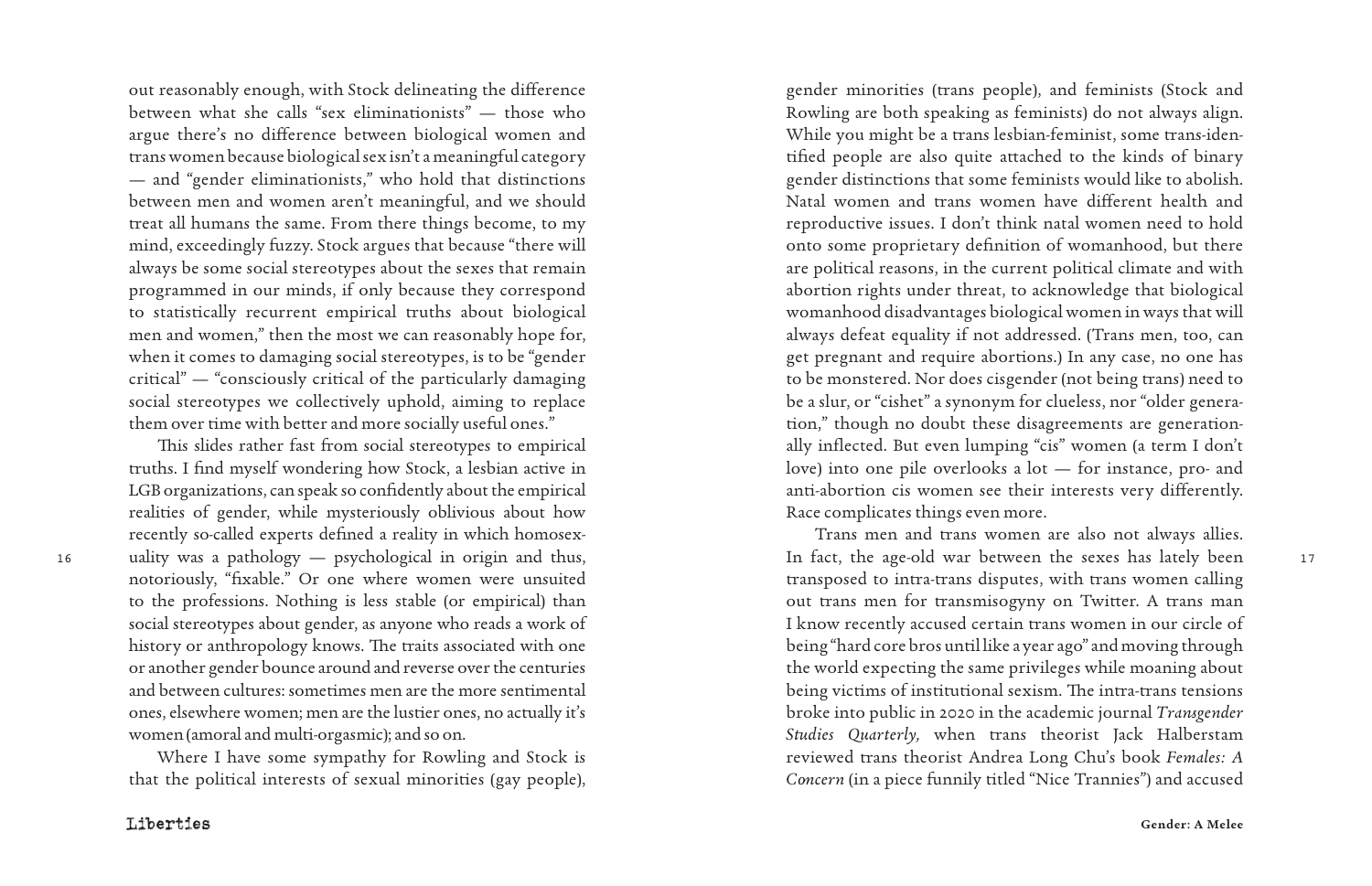her of being the Allan Bloom of trans studies, while having "a deep antipathy" to trans men and butches. (Chu was recently appointed book critic at *New York* magazine.)

Personally I'm more interested in political alliances than in gender- or identity-based ones. Clearly identity doesn't in itself predict anyone's political affiliations or savvy. A surpris ingly high percentage of trans people surveyed — 36% were Trump supporters in 2016, according to a peer-reviewed study a year later in the journal *Politics, Groups, and Identities*, to choose one of many available examples. Trying to make sense of this, the study's authors explain that one of the unifying themes in Trump support was anti-feminism; a big way that the GOP has attracted adherents is by signaling that rejecting feminist positions is part of what it means to be a Republican.

The trans versus feminist tensions are hardly new: open warfare was long ago declared between the brand of feminist some label TERFs ("trans exclusionary radical feminists") and the trans community. (Stock and others regard TERF as a slur and insist on "gender critical" as the correct label.) This often unpleasant standoff commenced with a vicious little tract published in 1979 by the radical feminist Janice Raymond argued that trans women are closet patriarchs who want to colonize women's bodies by parading all the worst stereo types about them. In the decades since, trans women were often excluded, in not particularly kind ways, from feminist spaces, because feminists such as Rowling declared themselves vulnerable parties, at risk of assault by trans women who came equipped with inborn male aggression despite presenting as women.

Natal men may indeed perpetrate the majority of the violence in the world (though it's been argued that female

violence takes more hidden forms, for instance violence against children), but the majority of men are *not* violent. It's men, in fact, not women, who are far more often the victims of violence. The week that everyone was talking about the Gabby Petito murder case (the missing travel blogger who turned out to have been killed by her fiancée) and the grim prevalence of missing women, the FBI annual murder statis tics for the previous year were released, according to which roughly seventy-five percent more men were murdered than women (14,146 men, 3,573 women, 35 gender unknown). Obviously women are subject to violence by men, frequently their husbands, boyfriends, and exes, but men are vulnerable to violence by men, too. (As are trans women, especially sex workers, assaulted by straight men who can't own up to attrac tions that might make them, in their minds, "gay.") Somehow we prefer telling stories about endangered cis women.

18 19 titled *The Transsexual Empire: The Making of the She-Male,* which Stock, along with Rowling, also seems bent on shunting blame for male violence onto trans women. Stock offers the case of a pre-operative trans woman named Karen White who sexually assaulted two female inmates while housed in a British woman's prison. Described by her neighbors to *The Guardian* as "volatile and violent," White was also a convicted pedophile on remand for grievous bodily harm, burglary, multiple rapes, and other sexual offenses. Does Stock think White is a typical trans woman? Is this even typical cisgender male behavior? Stock seems to think yes. Arguing against those who say that excluding trans women from women-only spaces is analogous to excluding lesbians from women-only spaces, Stock counters that there's no "analogous pattern" of lesbian aggression comparable to patterns of male violence. In other words: trans women *are* men and must shoulder the blame for male violence. And one violent trans woman is a pattern.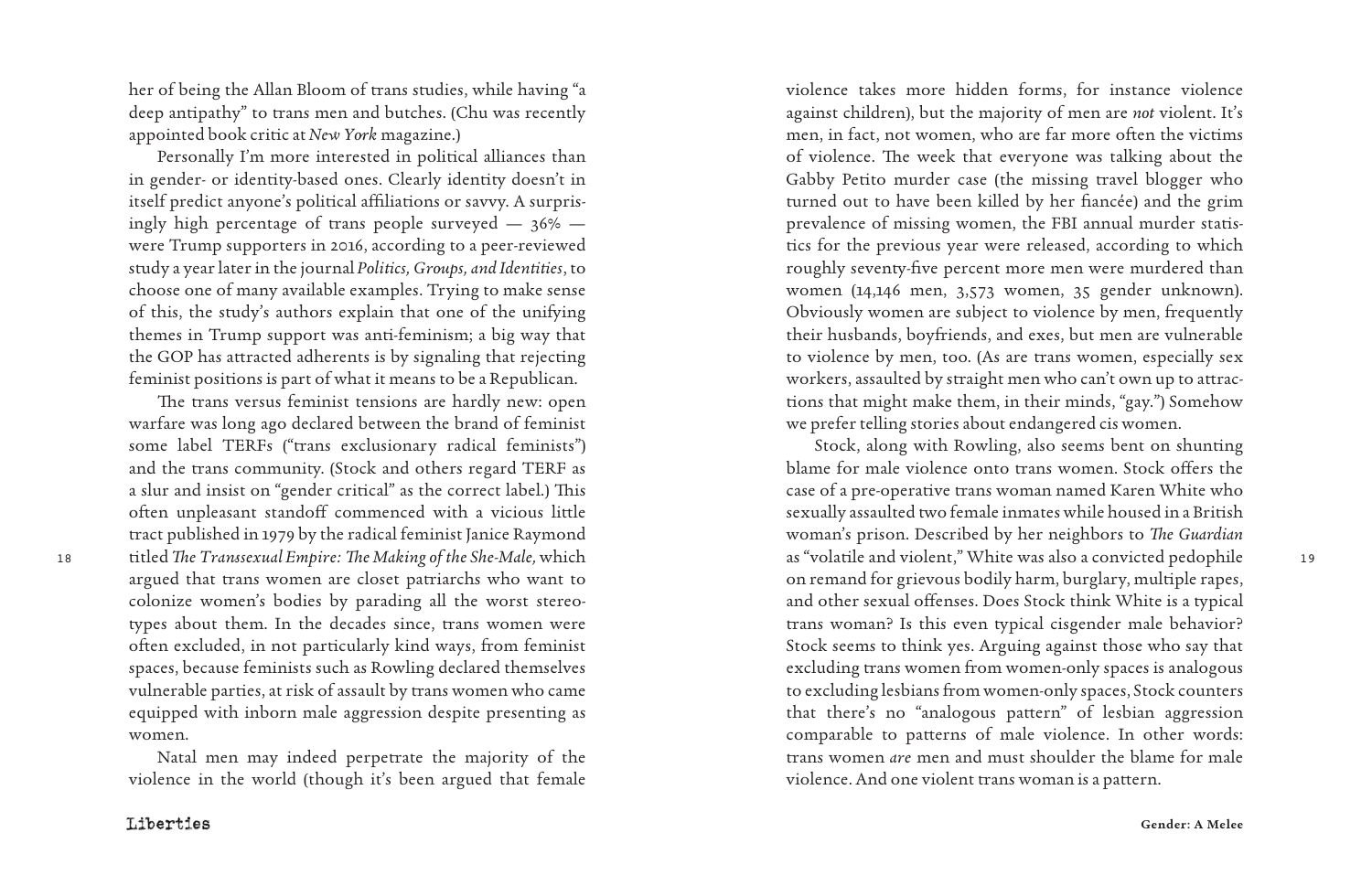Is this intellectually honest? I don't think so. As someone pithily tweeted about the sorts of fears circulated by Rowling and Stock, "The reason predatory men aren't becoming trans to prey on women? It's a lot easier to become a cop." In other words, we panic selectively. Reports not infrequently surface about mothers doing violence to, sometimes even murdering, their children. To date there are no attempts to ban motherhood. We see those episodes as anomalies, though non-anomalous enough that there are laws and (generally understaffed) child protection agencies, and of course a thriving memoir sub-genre devoted to abusive mothers. But motherhood is also supposed to be the "natural" condition of things, thus maternal abuse, no matter how many cases a year surface, is always an exception. Whereas an isolated case of a violent trans women is a pattern.

20 21 arises at a particular point in history, circa the Industrial Let me press a little harder on the maternity analogy. Both Rowling and Stock worry that transness is contagious, and young girls will get the idea that changing genders is a good solution to the inherent problems of being female. But *all* our ideas about gender are contagious — that's how culture works — including deep seated ideas such as "maternal instinct." Except that it's not an instinct, it's a concept that Revolution, just as the new industrial-era sexual division of labor was being negotiated, the one where men go to work and women stay home raising kids. (Before that everyone worked at home.) A new story arose to justify the new arrangements: that these roles were handed down by nature. As family historians tell us, it was only when children's actual economic value declined, because they were no longer necessary additions to the household labor force, that they became the priceless little treasures we know them as today. The romance of the child didn't get underway for the middle classes until the mid-nine -

teenth century (it was well into the twentieth that child labor laws went into effect). It also took a decline in infant-mor tality rates for mothers to start regarding their offspring with much maternal affection. When infant deaths were high, maternal attachment ran low. It was only as families began getting smaller — birthrates declined steeply in the nineteenth century — that the emotional value of each child increased, which is where we find the origin of contemporary ideas about maternal instincts and fulfillments.

All I'm saying is that what we're calling a "biological" instinct is a historical artifact and a culturally specific develop ment, not a fact of nature. An invented instinct can feel entirely real. I'm sure it can feel profound. As can the kinds of fears and vulnerabilities that Stock and Rowling are leveraging. But if we're getting empirical, let's acknowledge that childbirth has killed far more women than murderous trans women ever did, though I suppose the sentimental premise is that all those dead mothers died fulfilling their gender destiny, not defying it. The point is that a lot of behind-the-scenes conceptual labor goes into establishing the "naturalness" of gender, not to mention the vulnerability of gender critical feminists.

As far as nature goes, the reverence for it is pretty selective. We're happy to take cholesterol blockers, mood elevators, and erection enhancers as needed without worrying whether it's what nature intended. The other day a pig kidney was transplanted into a human. Technological possibilities on the horizon include uterine transplants for sterile women, which raises the possibility of uterine transplants for trans women maybe eventually for cisgender men too. Why not? Humans have always made it their business to conquer, alter, and repurpose nature — and then to invent monsters lurking at the crossroads.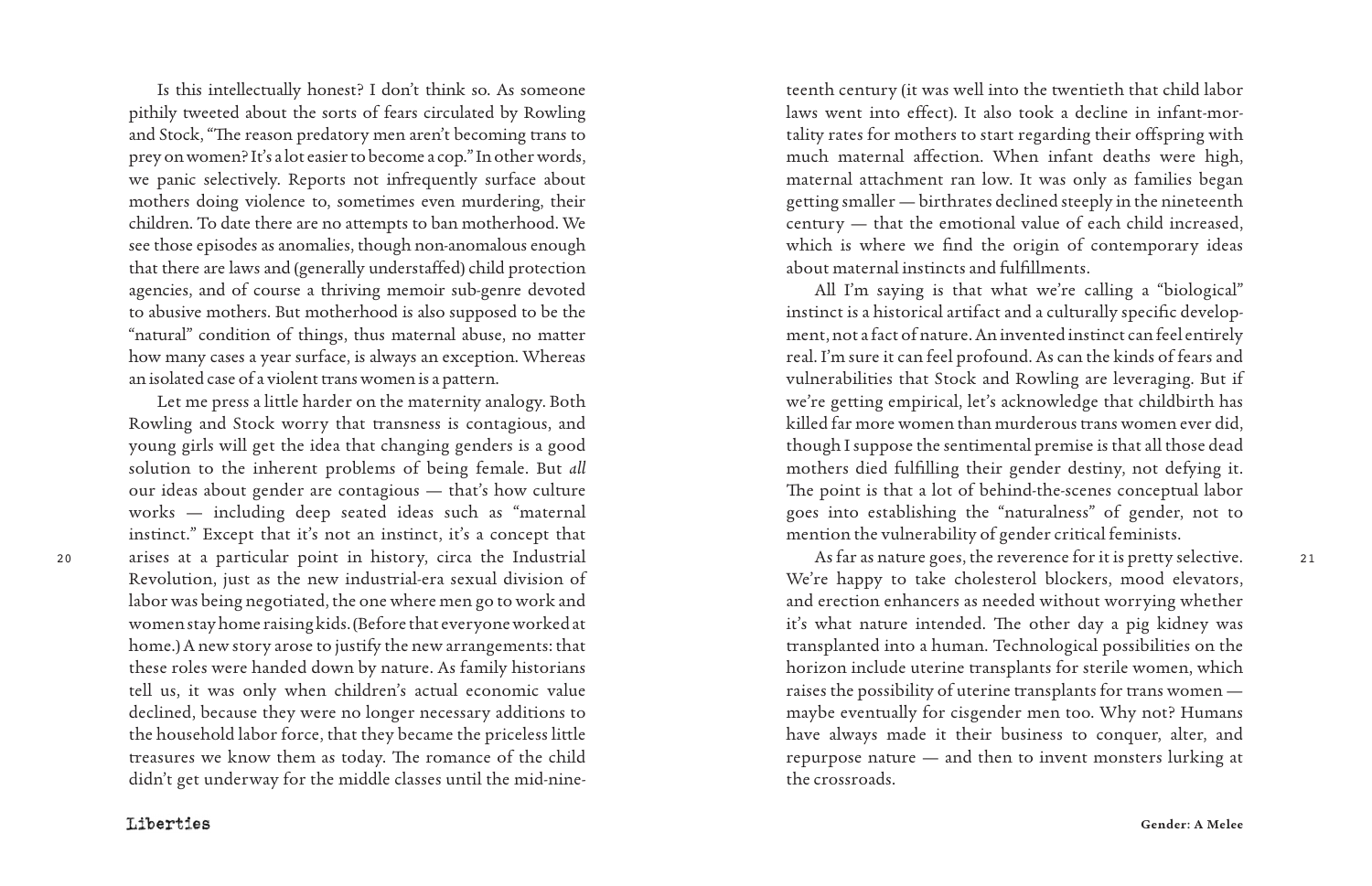

Not surprisingly, Rowling's and Stock's brand of panic-mon gering soon became fodder for the fringe right in America. In July 2021, QAnon followers staged two weekends of violent protests in Los Angeles after a customer at a Koreatown spa (Instagram handle: "Cubana Angel") filmed herself complaining vociferously to the manager about a trans woman supposedly using the jacuzzi in the woman's area of the spa. "He's a pervert," shouts Cubana, "waving his penis and testicles around!" The sight was traumatizing for her. "His dick is out!" says Cubana's friend, voice trembling. "His dick is swinging left and right!" She repeated the word "swinging" so many times it led me to wonder if these were rehearsed lines. "What about women's rights?" shrieks Cubana, as the manager patiently tries to explain that California's Civil Code prohibits businesses from discriminating against anyone on the basis of gender identity or expression. "We're concerned about women's safety," yells Cubana. "We're gonna take it worldwide!"

Which is exactly what happened: the video went viral. Tucker Carlson aired a segment about it, the first of seven protesters, evangelicals and the Proud Boys showed up, a reporter was clubbed, protestors threw smoke bombs at cops and pepper sprayed each other, riot cops fired projectiles and beanbag rounds into the crowd. Amidst all this, reports appeared in *Slate,The Guardian*, the *L.A Times,* and other liberal outlets suggesting that the report about a trans woman in the spa was likely a hoax, and according to a spa employee there had been no trans patrons with appointments that day.

But the story turned out to be more complicated. According to the journalist Jason McGahan, who tried to

untangle it five months later in *Los Angeles Magazine*, there actually was a (possibly) trans person in the spa that day. Police issued a warrant for 52-year-old Darren Merager for indecent exposure; Merager does have a penis and is a convicted sex offender. But is Merager actually trans? It's unclear — he or she seems to have a female driver's license, though until recently was identifying as male, according to acquaintances, and McGahan isn't sure which pronouns he or she uses. Is Merager a predator? He/she has a criminal record for theft, but it appears that his/her previous sex crime arrests were for exhibitionism which, according to the psychoanalytic view, typically does entail wanting to be caught. (Robert Stoller calls these scenarios "scripts" in *Observing the Erotic Imagination.*) In this view, exhibitionism is a pathology of gender identity, not a sexual behavior. The motive is courting humiliation and punishment, not getting off sexually. It's a (not very successful) remedy for gender dysphoria, not predation.

22 23 on Fox over a week. Antifa showed up to protest the QAnon Still, there it was, a penis in the woman's pool. Did this put natal women at risk? It is the case that many (or most, or lots of) cis women have been socialized in ways that can make the sight of an exposed penis in non-private settings feel alarming. Perhaps that will someday change, though I don't imagine such feelings are exactly voluntary — any more than gender dysphoria or compulsive exhibitionism is voluntary. But once again, to what extent is it possible to be intellectually honest about the distinction between an anomaly and a pattern? Perhaps it's not, especially when there are competing interests and clashing vulnerabilities at stake. Especially when titillating monsters hover — and Merager made a wonderfully convenient one — feeding the "appetite for thrilling perversity."

> Why *is* gender such a melee? Can't it be a comedy instead of a tragedy, a playground and not a police state, with room